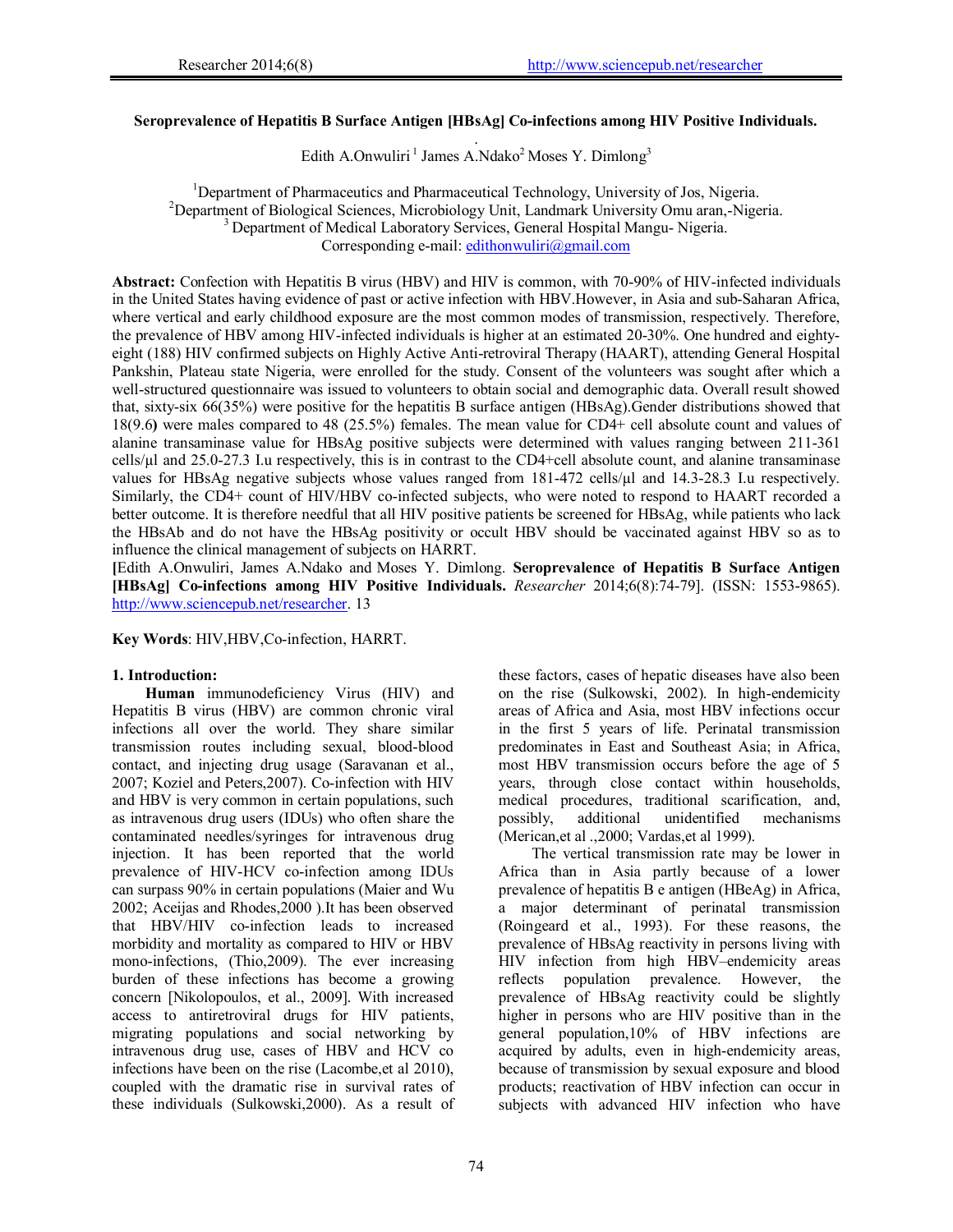already cleared HBsAg.Finally,worldwide prevalence of HBV co-infection could be estimated to be 5%– 10% in persons living with HIV infection. In countries where HAART is now available, liver failure has emerged as a major cause of death in HIV-infected individuals. Data from the Data Collection on Adverse Events of Anti-HIV Drugs (D: A: D) study suggest that hepatitis B accounts for 2% of deaths among HIV-infected persons with access to HAART Weber, 2006]. This relatively high liver-related mortality is due to the accelerated course of hepatitis B in HIVseropositive patients. Persistent HBeAg reactivity and persistent high levels of HBV DNA have been associated with an increased progression of hepatitis B in HIV co-infected persons [Puoti, 2006].

## **2.Materials And Method Study Area**

The study was conducted among out patients attending the Pankshin General hospital in Pankshin LGA of Plateau state.

# **Study population**

One hundred and eighty- eight (188) HIV confirmed subjects on Highly Active Anti-retroviral Therapy (HAART), attending General Hospital Pankshin, Plateau state Nigeria, were enrolled for the study. This involves HIV-Positive patients on HAART attending the hospital.

## **Questionnaire**

A well-structured questionnaire was issued to obtain the demographic and other relevant data.

## **Ethical Clearance**

Ethical clearance was sought and obtained from Pankshin General Hospital, Plateau state

## **Sample Collection and analysis**

3mls of venous blood was collected, duly Labelled and allowed to clot and sera carefully separated into cryovial tubes and stored prior to the test at 2-8 $^{\circ}$  c, and stored at -20 $^{\circ}$  C prior use.

#### **HBsAg Testing**

#### **Method**

3<sup>rd</sup> Generation ELISA kit (clinotech diagnostics 3<sup>rd</sup> generation), was used for the assay of samples collected.

## **Principle**

The clinotec diagnostic HBsAg micro titre wells were pre coated with monoclonal antibodies specific for HBsAg, the sera of particular subjects was added to the micro well with horseradish peroxidase (HRP) HBsAg if present will form antibody- HBsAgantibody-enzyme complex, specific immuno complex formed is captured on the solid phase. After washing to remove sample serum proteins and unbound HRP-<br>conjugate, chromogen solutions containing conjugate, chromogen solutions containing TetraMethylbenzidine (TMB) and urea peroxide are added to the wells. In the presence of Ag-Ab complex sandwich immunocomplex, the colourless chromogen is hydrolysed by the bound HRP conjugate to a blue coloured product. The blue colour turns yellow after the stop solution (sulphuric acid) is added to it. The amount of colour can be measured and it is proportional to the amount of antigen in the sample. Wells containing sample negative for HBsAg remain colourless.

## **3.Results**

One hundred and eighty-eight HIV – positive subjects already on HAART for the period of three months to five years were in this study. Out of the one hundred and eighty eight (188) samples screened. 137(73%) were females and males 51(27%) as shown in (Table. I).

Out of the total number of 188 patient screened for hepatitis B surface antigen, 66 (sixty-six) were screened positive (35%) and 122 samples were negative (65%) as shown (Table .II).

The positivity prevalence of Hepatitis B surface antigen (HBsAg) were distributed among age group, as seen on table (.III) with each age group percentage.

The mean CD4 absolute count for the hepatitis B surface antigen positive samples shows that the males were 361 cells/ul while 211 was recorded for the females subjects screened (Table. IV).The mean CD4 absolute count and Enzyme Alanine transaminase mean value within age group is as shown in (table. V&VI).

|            | Table 1: Total Distribution Of Samples Screened |              |
|------------|-------------------------------------------------|--------------|
| <b>Sex</b> | No. Of Sample Screened                          | Percentage % |
| Males      |                                                 |              |
| Females    |                                                 |              |
| Total      | 188                                             | 100          |

|         | Table 2: Distribution of Positive Samples Screened For HBsAg Based On Sex |               |                |     |
|---------|---------------------------------------------------------------------------|---------------|----------------|-----|
| Sex     | No.Of Positve.                                                            | $\frac{0}{0}$ | No Of Negative |     |
| Males   |                                                                           |               |                |     |
| Females | 48                                                                        |               |                |     |
| Total   | 66                                                                        | 100           |                | 100 |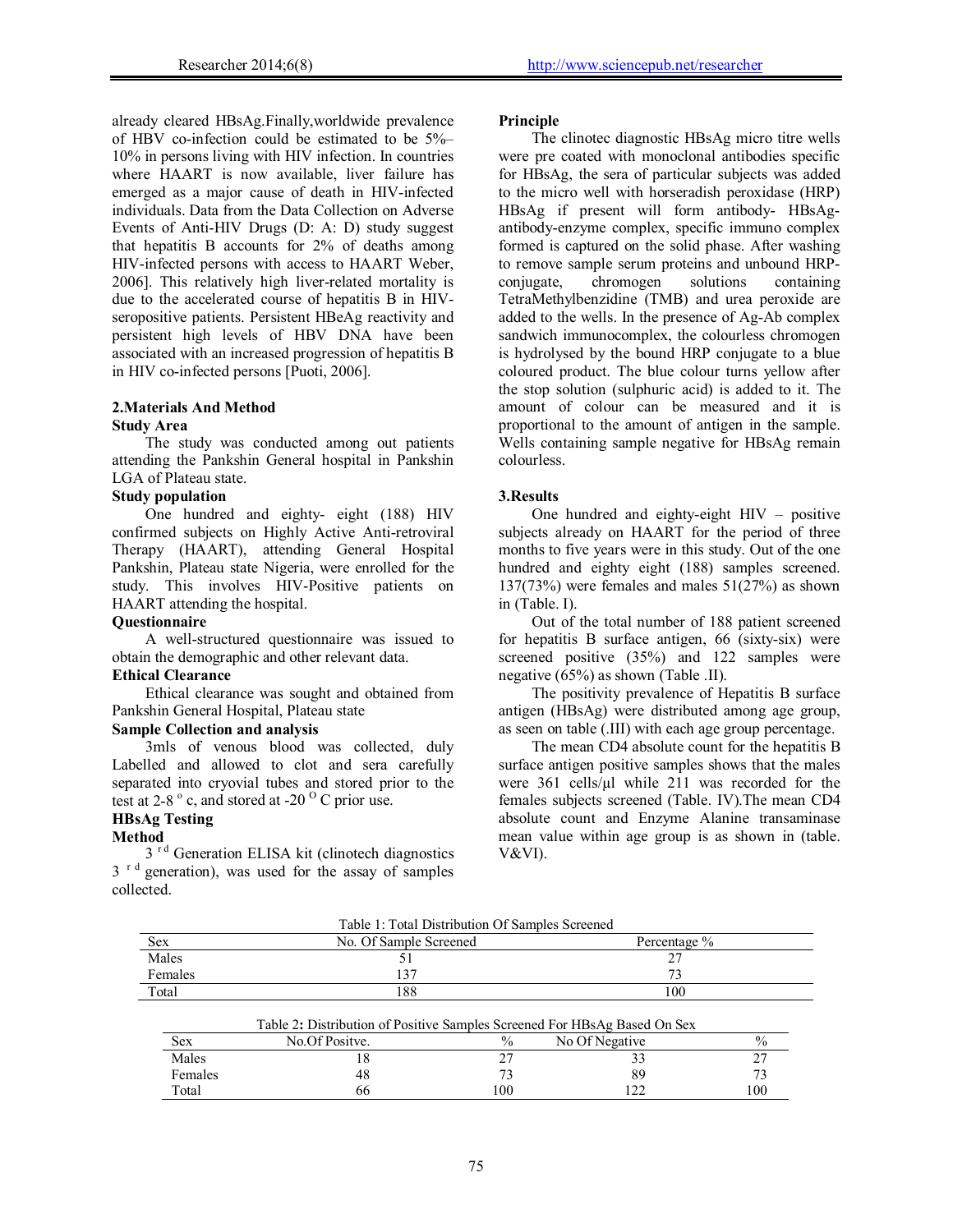| Age          | Male | $\%$ | Female | $\frac{6}{9}$ |
|--------------|------|------|--------|---------------|
| $0 - 10$     |      | 0.53 |        |               |
| $11-20$      |      |      |        | 1.06          |
| $21 - 30$    |      | 2.65 | 25     | 13.29         |
| $31-40$      |      | 3.72 |        | 7.95          |
| $41 - 50$    |      | 2.65 |        | 3.19          |
| <b>Total</b> | 10   | У.О  | ΉΟ     | 25.5          |

Table 3: Distribution Of Positive Samples Screened Based on Age of subjects screened

Table 4: CD4+ Absolute Count Value And Alt Value For Hbsag Positive Subjects

| Sex     | NO. | $Cd4+(Abs)$ Count | Alt Value. |
|---------|-----|-------------------|------------|
| Males   | 8   | 361               | 25.0       |
| Females | 48  |                   | 27.3       |
|         |     |                   |            |

Table 5: Mean CD4 +Absolute Count For Hbsag Negative Subjects

| Age       | No Of Samples | $CD4+(ABS)Value$ |
|-----------|---------------|------------------|
| $0 - 10$  | 0             | 388              |
| $11 - 20$ | 13            | 472              |
| $21 - 30$ | 33            | 385              |
| $31 - 40$ | 47            | 331              |
| $41 - 50$ | 16            | 387              |
| 51-60     | 4             | 471              |
| $60+$     |               | 181.             |

# **4. Discussion**

Hepatitis B virus in HIV infected individuals varies with the population studied (Alter; 2005). Hepatitis B virus is a well-documented opportunistic pathogen among HIV infected individuals, Thio; (2002). From the result obtained in this study a total of one hundred and eighty-eight subjects screened sixtysix (66), were sero-positive to the HBsAg;This is in agreement to the study conducted by Dhannvijay et al 1999, in a study in central states of India where 28% of HIV infected individuals harbored the Hepatitis B virus. However a low prevalence was recorded in a study by Ramanamma and Ramani (2000) 14.3% Hepatitis B positive cases. In another study conducted by Zago, et al, (2007) in a Brazilian STD clinic 37.6% of the HIV Positive attendees screened were positive for HBsAg, which is similar to the result recorded in this study. Further works in the Europe confirmed that, Hepatitis B virus infection has been found in 6- 14% of HIV positive patients, (UNAIDS, 2005), the multidimensional immune suppression by HIV could compromise one's ability to recover spontaneously from acute hepatitis B virus infection, thus leading to a chronic disease. The prevalence of hepatitis B

surface antigen (HBsAg) among HIV individuals particularly in sub Saharan African has been given less attention, thus, there is a need for further studies and documentation and records in the sub Saharan Africa.

Considering gender; a higher 25.5% positivity was recorded amongst the female's subjects. This is contrary to the agreement with studies of Avikar, et al 2000, De los Angeles et al 2004 and Konopniki et al 2005); which recoded a higher rate of male HIV positive patients associated with HBV compared to females. However, on regional bases Lesi et al (2008); in Lagos reported prevalence's of 9.2% for Hepatitis B virus in Nigeria, while in Northern India, the ranges were 2.5%-5.3% for HBV co infection in HIV positive individuals as reported by Gupta, (2006). A study conducted by Tripathi et al (2007) reported prevalence of 77.3% among prisoners in Italy. In the study, results show 35% prevalence of the Hepatitis B surface antigen among the population studied.

The low CD4+ count obtained in subjects who are HBsAg, positive may suggest a more severe clinical course of HIV than those who are HBsAg. Negative. The HIV may destroy the CD4+-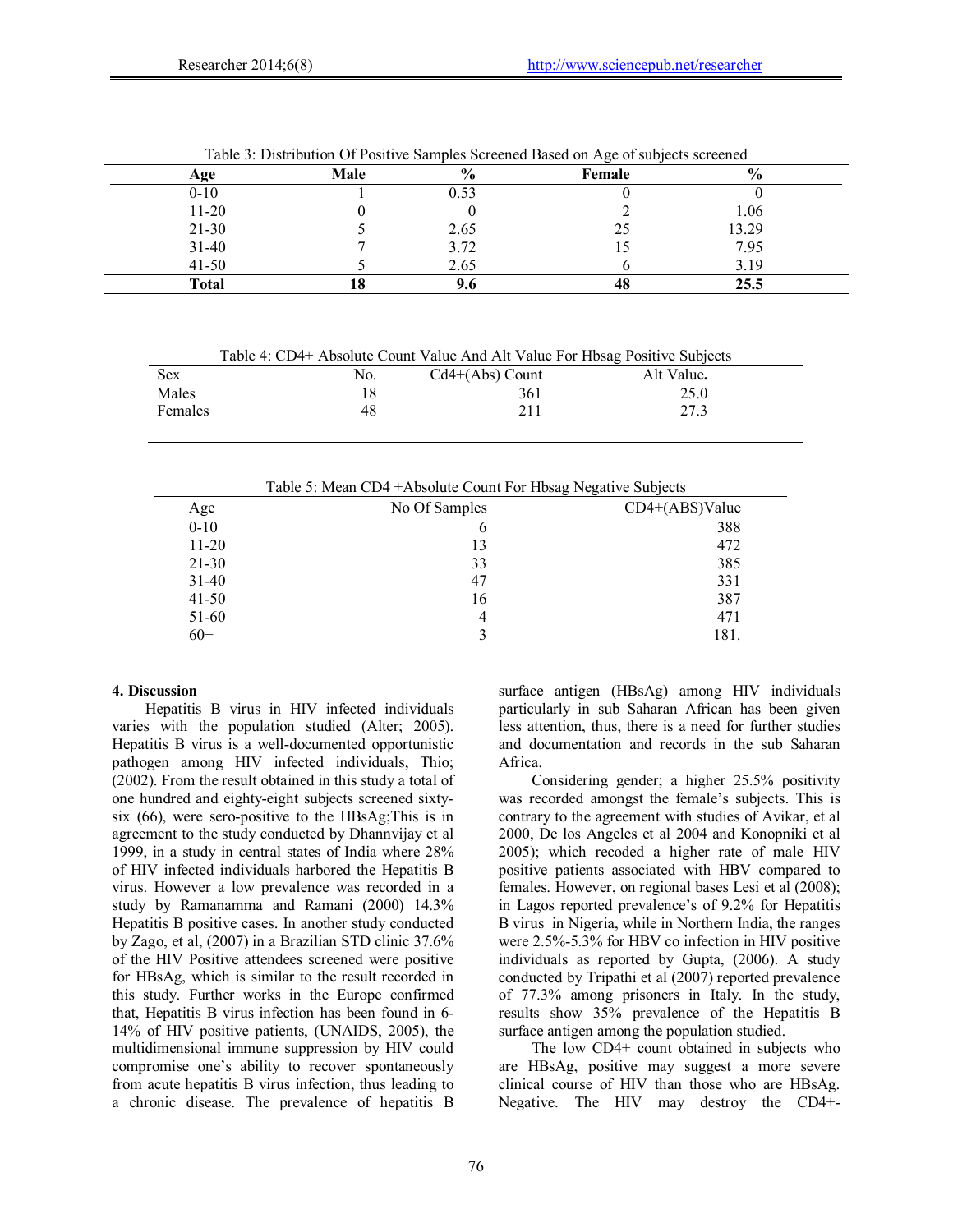lymphocytes, which are normally activated to combat HBV infection and stop disease initiation and progression. Table.V, shows that the mean value of CD4+ absolute count between the age groups record a mean age of 37years which showed increased inCD4+ absolute count .The best prognostic indicator of progression to aids in HIV infection is the number of CD4+ cells in the peripheral blood, if this number is less than  $200/\mu$ , there will be probable continued decline in CD4+ number, in such a patients leading to full blown AIDS. From the result of the CD4+ count and ALT(Alanine transaminase) assayed, for HBsAg positive samples it was observed that , despite an increase in the value of CD4+ count the enzyme level was found to be on steady increase, contrary it was observed that individuals that are negative for the HBsAg showed an appreciable rise in ALT. This could be attributed to the effects of the HAART on those patients. A sudden increase in blood levels of alanine transaminase , an enzyme that indicates liver inflammation amongst HIV/HBV co infected individuals, such a sudden increase may be as a result of the commencement of HAART.

#### **Conclusion**

There is an increasing evidence of Hepatitis B surface antigen (HBsAg) positivity among HIV – positive patients from this study. This is probably due to the shared transmission pathways; hence the phenomenon of HIV and hepatitis B virus co infection is a cause for concern. Treatment of either hepatitis B virus or HIV is complex because of pharmacokinetics interactions' with components of HAART regimens. The medical community in Nigeria needs to be alert on this issue, while vaccination be encourage for those not yet infected. Also there should be periodic review of co infected patients more often .The CD4+ and enzyme alanine transaminase of co-infected patients should be a priority in care and monitoring of all coinfected patients most importantly, the general public should be educated on the e danger involved in a dual infection of HBV/HIV.

#### **References**

- 1. Aceijas C, Rhodes T: Global estimates of prevalence of HCV infection among injecting drug users. Int J Drug Policy 2000, 18:352-358.
- 2. Ahmed, S, Cuevas L, Brabin B, 1998: Sero prevalence of hepatitis B and C and HIV in *Malawian Pregnant Women J. Infect* 37:248-51.
- 3. Alter M: *Epidemiology of Viral Hepatitis and HIV co-infection J. Hepatol* 2006; 44:6-9.
- 4. Aanvikar, A.R, Deshmukh A, Damle, A,Kavyakarte, R, Kulkarni J, and Sachders S (2000) HBV carriage rate in STD Clinics attendees. *Indian J. Med. Micro*. 18: 33-36
- 5. Beasley, R.P, Hwang, L.Y. (1991). Overview of the epidemiology of hepatocellular Carcinoma.
- 6. Bica I, McGovern B, Bartilacci, S. (2001): Increasing Mortality due to end – Stage Liver Disease in patients with Human Immunodeficiency Virus infection Clin. *Infect. Dis* 32:492-497.
- 7. Burnett R, Francois G, Hoosen a (2003): Three year analysis of HBV Infection in HIV – Infected antenatal women from National HIV surveys in South Africa. Proceedings of the 11st International Symposium on Hepatitis and Liver Disease, Sydney.
- 8. Burnett RJ, Francois G, Kew MK, (2005): Hepatitis B Virus and HumanImmune Deficiency Virus, Co-infection in Sub-Saharan Africa Pp. 201-213.C.D.C (2006): Geographic distribution of Hepatitis B. http://www.cdc.gov/ncidod./diseases/hepatitis/sli deset/hep-b/.
- 9. Chaiu, K, M.P. hargie, R.H. Decker, Mushahwar, I.K. and Overby L.R,(1983): Serodiagnosis of hepatitis B. virus infection by IgM class anti-HBC. *Hepatol* 3:142-149.
- 10. Chisari, F. and Ferrari, C. (1995): Hepatitis B. Virus Immuno-pathogenesis.*Ann. Rev. Immunol*. 13:29-60.
- 11. Chisari, F.V. (1997): *Cytotoxiic T. Cells and viral hepatitis J. Clin. Investig*.99:1472-1477.
- 12. Colin J, Cazals Hatem D, Loriot M (1999): Influence of HIV infection onChronic Hepatitis B in homosexual men. *Herpetology,* 29:1306-10.
- 13. Combe P, La Ruche G, Bonard D (2001): Hepatitis B and C infections HIVand other sexually transmitted infections among women of child bearing age in *Cote d'ivore, W.A. Med. Hyg*. 95:493-6.
- 14. Davis, GL (1991): *Treatment of Chronic Hepatitis B. Herpetology*; 1991;14:567-569.
- 15. De Los Angeles P.M, Biglione M.M, Toscano M.F. Rey, J.A and Rusell K.L(2004). Human Immunodeficiency Virus type 1 and other viral co-infection among young heterosexual men and women in Argentina. *Am. J. Tropical Med.Hyg.* 71:153-159.
- 16. Dhavijay, A.G, I hakar Y.S, Chande, C.A (1999). Hepatitis B virus infection inHIV infected patients. *Indian J. Med. Microbiol*. 17: 167-169.
- 17. Fukuda R, Ishimura N, Nguyen TX (1995): The expression of IL – 2, IL – 4and Interferon – gamma (IFN – gamma), MRNS using Liver biopsies at different phases of acute exacerbation of chronic hepatitis B. Clin. *Exp. Immune* 1995; 100:446-451.
- 18. Ganem D, Prince AM: Hepatitis B Virus infection – Natural History andclinical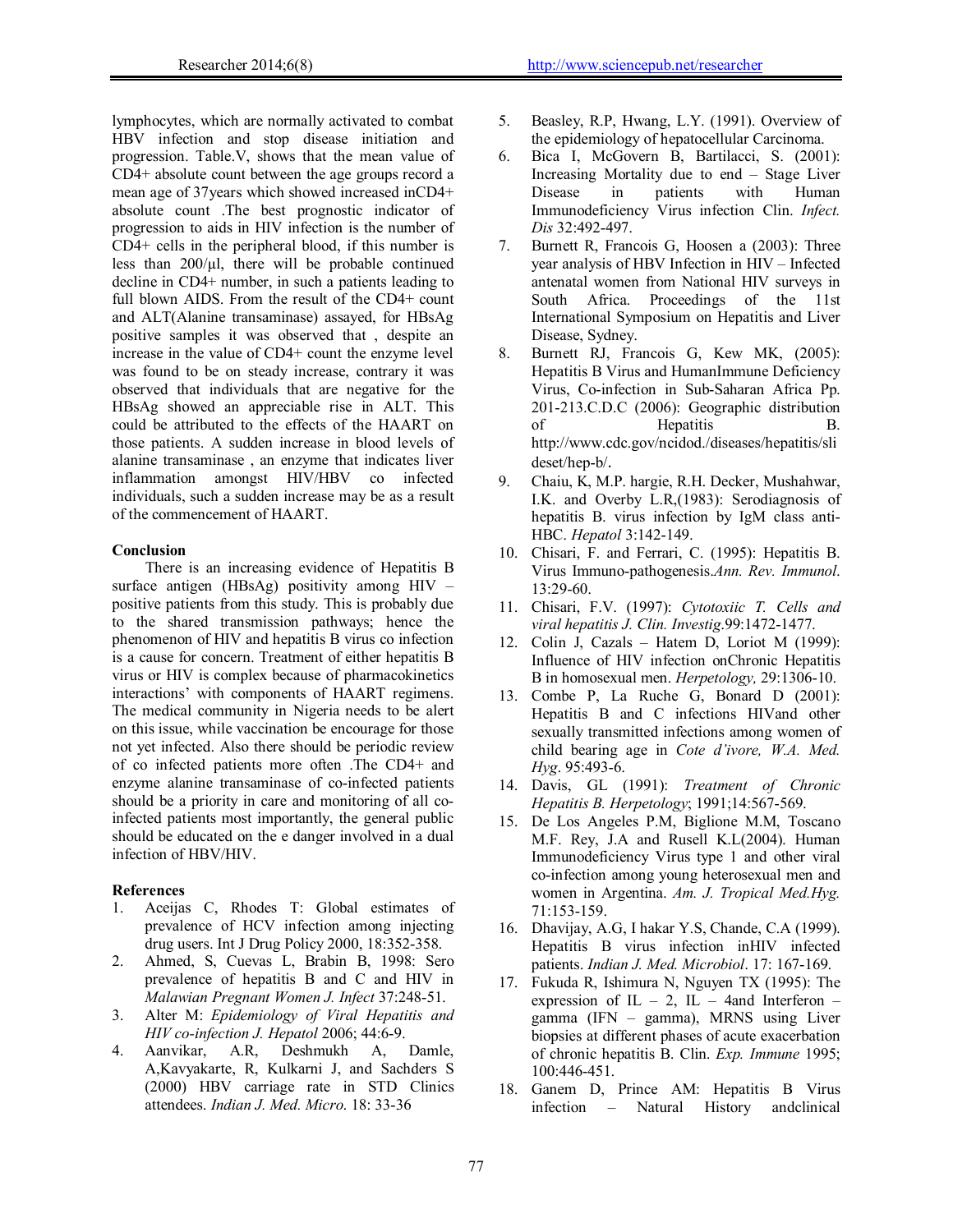consequences. *N. Engl. J. Med.* 2004; 350: 1118- 1129.

- 19. Gilson R, Harkins A, Beecham M (1997):<br>Interactions between HIV andHBV in Interactions between HIV homosexual men: *AIDS* 11:597-606.
- 20. Gupta S, Singh S: Hepatitis B and C Viruse coinfection in human immunodeficiency virus positive North Indian patients. *World J. Gastroenterol*.2006; 12: 6879-83.
- 21. Hadler S, Judson F, Omalley P. (1991): Outcome of HBV infection in homo-sexual men and its relation to prior HIV infection *J. Infect. Dis*  163:454-9.
- 22. Hofer M, Joller Jemelka Hl, Grob PJ, Kuthy R, Pravil M: Frequent ChronicHepatitis B virus infection in HIV infected patients positive for antibody to hepatitis B core antigen only *Eur. J. Clin. Microbiol. Infect. Dis* 1998; 17: 6-13.
- 23. Hoffmann CJ, Seaberg EC, Young S, Sept.(2009)H Hepatitis B and LongTerm HIV outcomes in co-infected NAART-Recipients. *AID*:23(14):1881-1889.
- 24. Hoofnagle, J.H, Di Bisieglle. A.M. (1991): Serologic diagnosis of acute andchronic viral hepatitis *Semin Liver Dis* 11:73-183.
- 25. Hui CK, Cheung WW, Zhang HY: Kinetics and risk of de now Hepatitis Binfection in HBSAg – negative patients undergoing cytotoxic chemotherapy. *Gastroenterology*, 2006;131;59- 68.
- 26. Kim C.Y. and Tikes, J.G. (1973): Purification and biophysicalcharacterization of hepatitis<br>antigen  $J$ . Chin. Indest.  $52:1176$ antigen *J. Chin. Indest*. 52:1176- 1186.Konopnicki D, Mocroft A, Wit S, (2005): Hepatitis B and HIV prevalence;*AIDS* 19:593- 601.
- 27. Koziel M, Peters M: (2007).Viral hepatitis in HIV infection. *N Engl J Med*, 356:1445-1454.
- 28. Lacombe K, Boyd A, Gozlan J, Lavocat F, Girard PM, Zoulim F: Drug resistance and immune escape HBV mutants in HIV-infected hosts. *Antivir Ther* 2010, 15:493-497.
- 29. Lai C.L, Ratzin V, Yuen, M.F., Poynar T, (2003): Viral Hepatitis B. *Lancet*36:687-696.
- 30. Lee, W.M. (1997: Hepatitis B Virus Infection *N. Engl. J. Med*. 337:1733-1745.
- 31. Lesi OA, Hehinde MO, Oguh DN, Amira CO: Hepatitis B and C viruse infection in Nigerian patients with HIV/AIDS. *Niger Postgard Med. J*  2007; 129-33.
- 32. Liaw, Y.F, Tai, D.I. Chu, C.M. and Chen, T. J. 1988: The development ofcirrhosis in patients with chronic type B hepatitis. *Hepatol* 8: 493- 496.
- 33. Lok A, MacMahon B, (2001): Chronic hepatitis B. *Herpetology:* 34:1225-41Maier I, Wu G:

Hepatitis C and HIV co-infection: a review. *World J Gastroenterology* 2002, 8:577-579.

- 34. Merican I, Guan R, Amarapuka D, et al *Chronic hepatitis B virus infection in Asian countries. J Gastroenterol Hepatol 2000;15:1356-61.*
- 35. McMahon B.J. Lok A.S, Chronic Hepatitis B. *Hepatol.* 2001;; 34; 1225-1241.
- 36. Mphahlele MJ, Lukhwareni A, Burnette RJ, Moroppeng LM, Ngobeni JM:High risk of occult Hepatitis B Virus Infection in HIV – positive patients from *SouthAfrica J. Clin Virol*. 2006; 35:14-20.
- 37. Nikolopoulos GK, Paraskevis D, Hatzitheodorou E, *et al*.: Impact of hepatitis B virus infection on the progression of AIDS and mortality in HIVinfected individuals: a cohort study and metaanalysis. *Clin Infect Dis* 2009, 48:1763-1771.
- 38. Puoti M, Torti C, Bruno R, Filice G, Carosi G 2006Natural history of chronic hepatitis B in coinfected patients*. J Hepatol* 2006*;* 44*(*1 Suppl*):*65*-*70*.*
- 39. Ramanamma, M.V and Ramani, T.V (2000). Incidence of Hepatitis B infection inHIV seropositive patients in Vishoka Patnam. *Indian J. Med. Micro.* 18:170-171.
- 40. Roingeard P, Diouf A, Sankale JL, et al (1993)*Perinatal transmission of hepatitis B virus in Senegal, West Africa. Viral Immunol 1993;6:65-73.*
- 41. Saravanan S, Velu V, Kumarasamy N, Nandakumar S, Murugavel K, *et al*.: Coinfection of hepatitis B and hepatitis C virus in HIVinfected patients in south India. *WorlGastroenterol* 2007, 13:5015-5020.
- 42. Seller P, Schnept, Jarrin (2010): Description of Liver dieases in a cohortHIV/HBV co-infected patients. *Journal of clinical Virology* 47(1): 13- 17 (2010).
- 43. Shire NJ, Rouster SD, Rajicic N, Sherman KE; Occult Hepatitis B in HIV –infected patients. *J. Acquired Immune Deficiency Syndrome*, 2004; 36; 869-875.
- 44. Soriano V, Puoti M, Bonacini M (2005): Care of patients with chronichepatitis B and HIV coinfection recommendations from an HIV-HBV International panel. *AIDS*, 19:221-240.
- 45. Sutcliffe S, Yaha Y, Kumwenda N, Taylor E, Liomba G, (2002): HIV – 1prevalence and herpes simplex virus 2, Hepatitis C Virus and Hepatitis B virus infection among male workers at a sugar estate in *Malawi J. Acquire Immune Deficiency Syndrome* 31:90-7.
- 46. Sulkowski MS, Thomas DL, Mehta SH, *et al*.: Hepatotoxicity associated with nevirapine or efavirenz-containing antiretroviral therapy: role